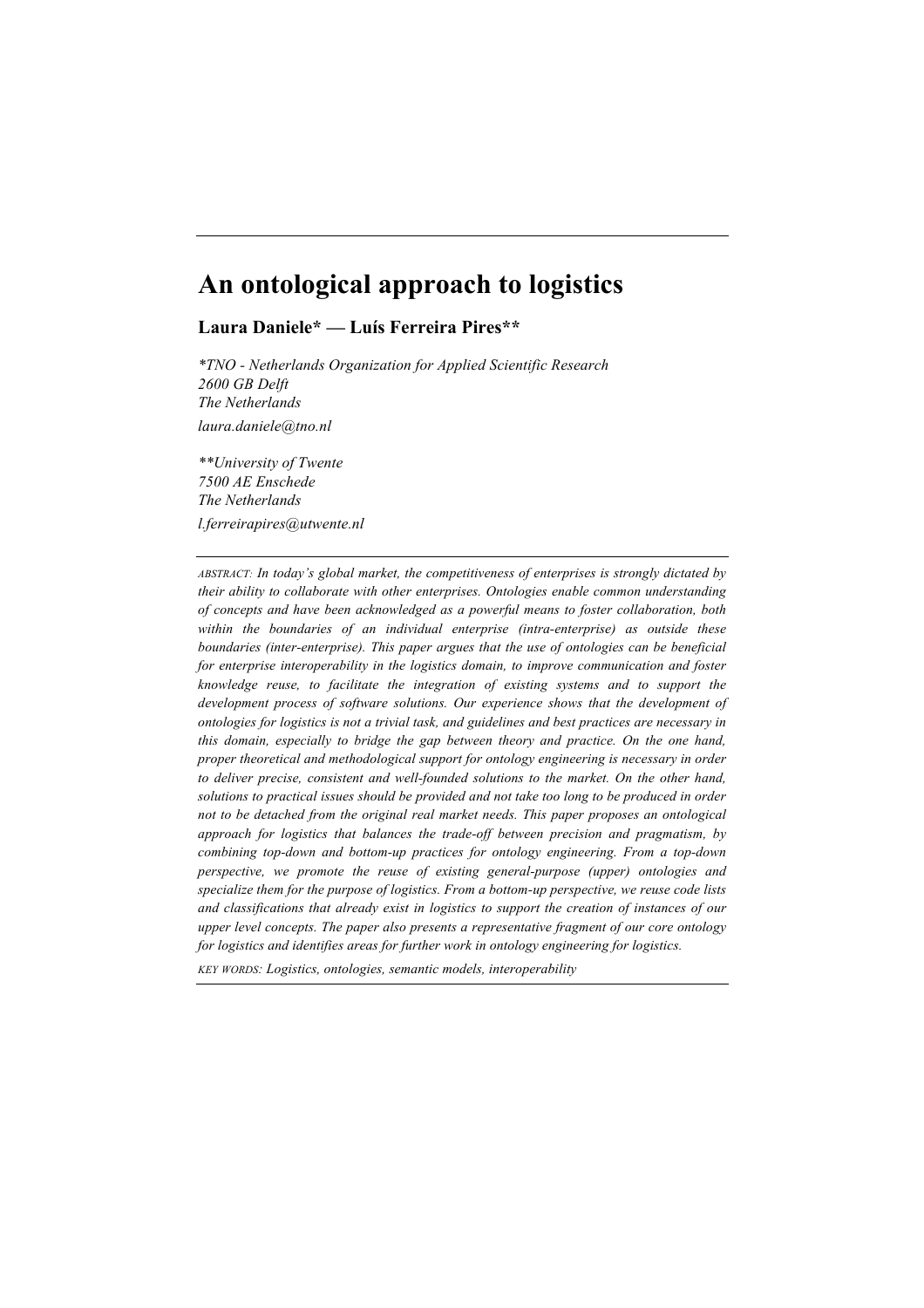## **1. Introduction**

In today's global market, the competitiveness of enterprises is strongly dictated by their ability to collaborate with other enterprises. This collaboration allows enterprises to discover new opportunities or joint efforts with other enterprises in order to strengthen their competitive position (Doumeingts *et al.*, 2007, Li 2007). Ontologies enable common understanding of concepts, and have been acknowledged as a powerful means to foster collaboration, both within the boundaries of an individual enterprise (intra-enterprise) as outside these boundaries (inter-enterprise) (Fox 1998, Grubic *et al.*, 2007, Uschold *et al.*, 1996). In relation to enterprise interoperability, ontologies are potentially beneficial for the following three main purposes: (i) *improve communication and re-use of knowledge*, by providing a shared understanding that reduces ambiguities and misunderstanding in the terminology adopted in a certain domain; (ii) *facilitate the integration of existing systems*, by providing a reference model that allows translation and matching, possibly automatically, among multiple heterogeneous systems that have been developed based on different semantic representations; and (iii) *support the engineering process of software solutions*, by providing a basis for automated specification, analysis and consistency checking of software under development.

In the past decades, logistics companies have grown individually with the goals of increasing efficiency, cutting costs and improving service offers for their customers. Currently, logistics companies still have the same goals, but with the additional aim of becoming more collaborative, especially at the inter-enterprise level. Logistics organizations should now be able to share and reuse data across other organizations (enterprises, authorities, etc.), instead of keeping proprietary data in several and, often, inconsistent versions. Therefore, not only a logistics organization may want to be able to expose its own data outside its boundaries, but also needs that the meaning of this data, or semantics, is correctly interpreted by others, otherwise the collaboration among organizations may lead to ambiguities and serious mistakes. In other words, there is a need for semantic interoperability among logistics organizations.

In this paper we argue that the use of ontologies can be beneficial for enterprise interoperability in the logistics domain. Although some efforts to apply ontologies to this domain have been reported before (Scheuermann *et al.*, 2012), the work on ontologies for logistics is still immature (Grubic *et al.*, 2007). This paper presents an ontological approach to logistics based on the methodology defined in (Uschold *et al.*, 1996). Our approach proposes a core ontology that specifies the main concepts commonly used in logistics operations. This core ontology can be further extended for the purpose of specific logistics applications. The ontology presented is being developed in the context of the iCargo (www.i-cargo.eu) and CASSANDRA (www.cassandra-project.eu) projects, which are both co-funded by the European Union under the Seventh Framework Programme for ICT.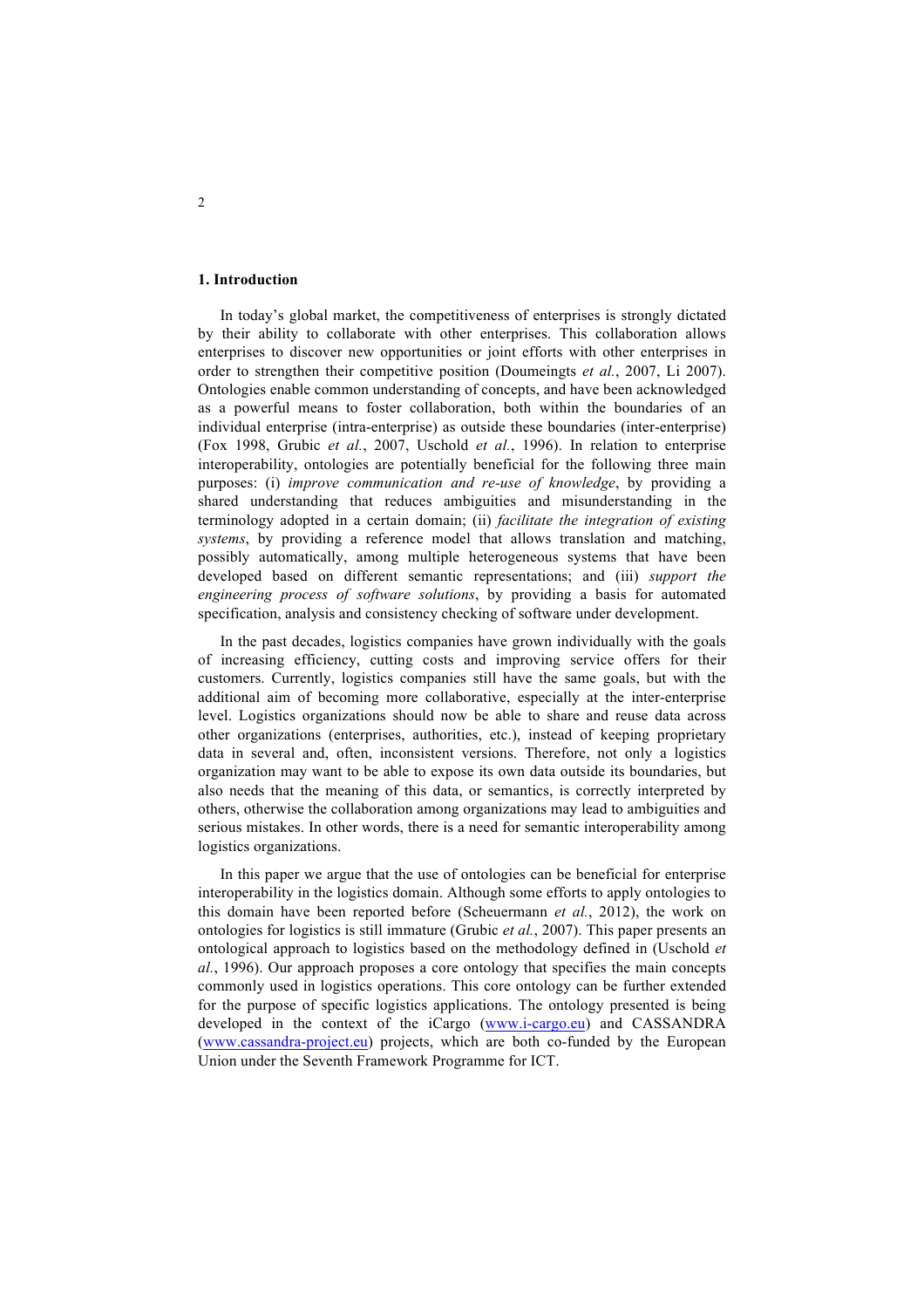The remainder of the paper is structured as follows: Section 2 presents some examples of semantic interoperability issues in logistics. Section 3 gives some background information on ontologies. Section 4 discusses possible applications of ontologies in the logistics domain. Section 5 presents our ontological approach for logistics. Section 6 presents a representative fragment of our core ontology for logistics. Section 7 discusses some related work in the area of ontologies. Finally, Section 8 presents our conclusions and future work.

#### **2. Motivation**

 $\overline{a}$ 

In order to motivate the need of an ontology for logistics, we have analysed some applications<sup>1</sup> on the Internet that aim at integrating the offer and demand of logistics services and resources. The terminology used by these applications describes relevant objects for logistics such as, for example, the kind of goods that are transported, the possible mode of transport and the type of equipment used to facilitate the transport, among others. Table 1 shows how these concepts are represented across the different solutions we have analysed.

|  | <b>Table 1.</b> Terminology used by different applications on the Internet to denote |  |  |  |  |  |
|--|--------------------------------------------------------------------------------------|--|--|--|--|--|
|  | container/equipment used to transport some cargo/load                                |  |  |  |  |  |

|                                                                              | <b>Container/Equipment</b>                                                                                                                                                                                                            | Cargo/Load                                                                                                                                                                                                                                                           |
|------------------------------------------------------------------------------|---------------------------------------------------------------------------------------------------------------------------------------------------------------------------------------------------------------------------------------|----------------------------------------------------------------------------------------------------------------------------------------------------------------------------------------------------------------------------------------------------------------------|
| FreightCity<br>(www.freight)<br>city.com)                                    | Container type:<br>refrigerated container, hazardous<br>cargo, special container, LCL (Less<br>than Container Load), tank<br>container, bulk cargo, breakbulk,<br>roro container                                                      | Cargo type:<br>mechanics, precision instrument,<br>exhibitions, fresh & live, garment,<br>primary materials, electronics,<br>chemicals, ironware, minerals, junks,<br>personal belongings, grain, steel, food                                                        |
| <b>Transport</b><br>Marketplace<br>(www.transport<br>marketplace.com)        | Type:<br>container (dry, flat, HC, open top,<br>refeer), bulk liquid, bulk solid, less<br>than truckload, FCL (Full Container<br>Load), LCL (Less than Container<br>Load)                                                             | Load:<br>general cargo, controlled temperature,<br>heavy lift, oversized, dangerous<br>(flammable gases, toxic substances,<br>flammable liquids, organic peroxides,<br>radioactive material, etc.)                                                                   |
| <b>Shipping</b><br><b>Containers24</b><br>(www.shipping<br>containers24.com) | Shipping container type:<br>dry cargo container (open top,<br>platform or flat rack, closed<br>ventilator), specific-purpose<br>container (thermal shipping)<br>container or refeers, named cargo,<br>dry bulk, tank container, etc.) | Item:<br>heavy item, bulky item, fragile item,<br>wood, heavy and difficult to manage<br>object, food, frozen goods, perishable<br>goods, cold goods, cars, other<br>vehicles, livestock, poultry, grains,<br>dry foodstuffs, chemicals, gases,<br>hazardous liquids |
| <b>JCtrans</b><br>(www.jctrans.net)                                          | Equipment:<br>van, reefer, container, straight truck,<br>step deck, flatbed, tanker, walking<br>floor, cargo van, stretch trailer, etc.                                                                                               | Load <sup>3</sup><br>full truckload freight, less than<br>truckload freight, shipping container,<br>livestock/pets, vehicles, tanker/liquids                                                                                                                         |

<sup>&</sup>lt;sup>1</sup> Disclaimer: These applications were not originally devised to be interoperable, so in our comparison we do not judge them for that. This example only aims at stressing that disparity arises whenever common agreements are missing.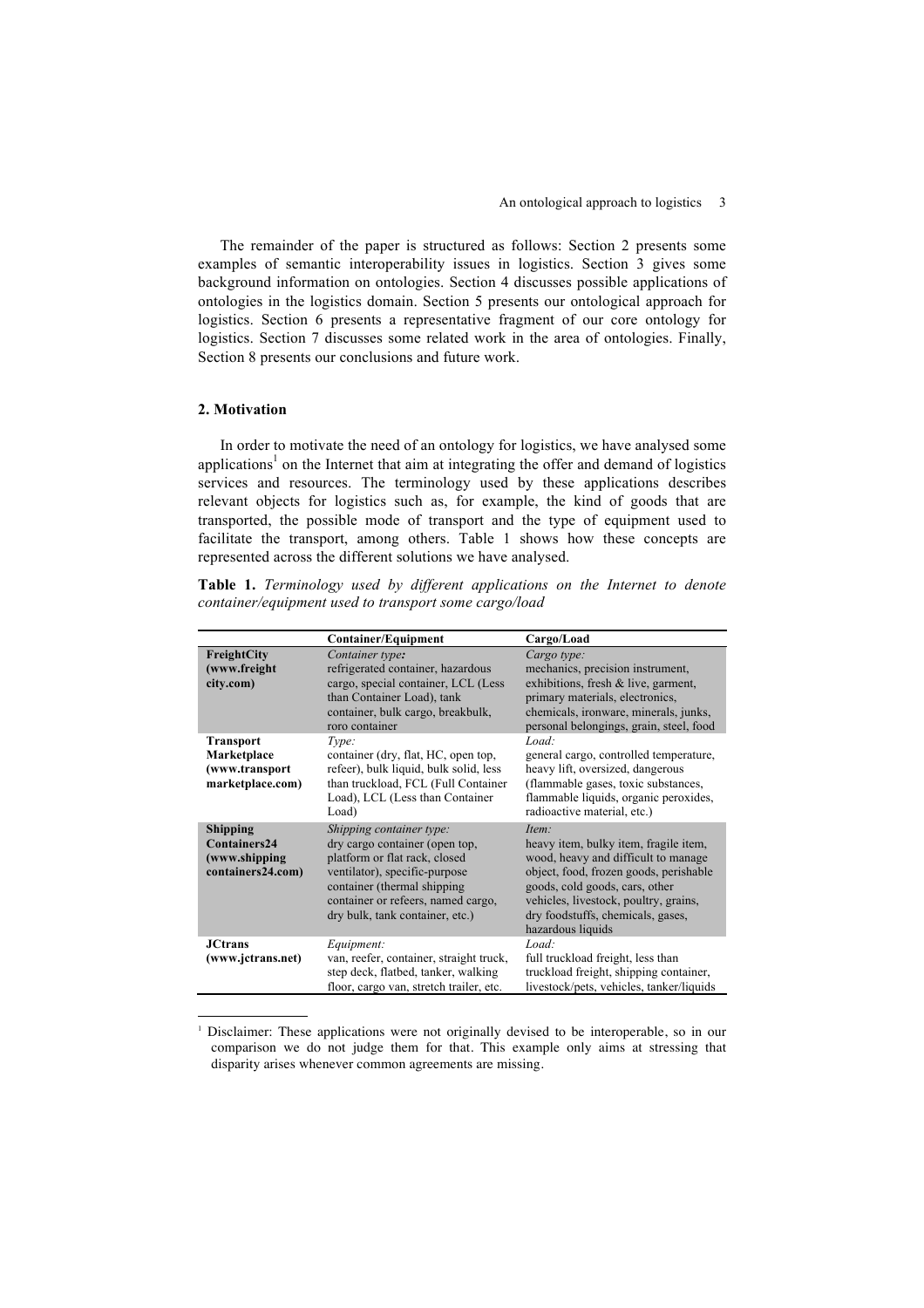Table 1 shows that the terminology used is rather domain specific and, in order to be properly interpreted, it requires some expertise (domain knowledge) from the people processing the information. Moreover, this terminology differs across the different solutions, and it is sometimes ambiguous or inconsistent (or both). This may lead to a semantic interoperability issue due to misinterpretation, creating difficulties for a potential customer who wants to make use of the services offered by multiple systems. For example, if a customer wants to transport flammable liquids and compare different solutions, what cargo/load should be selected and what type of container/equipment serves this purpose? In the current situation, the customer should use his domain knowledge in order to understand the options offered by the solutions, and should also get acquainted with the different terminology adopted in the different solutions.

The semantic interoperability issue becomes even more relevant in case automated systems are expected to interpret the information without human intervention, in case different solutions, such as the ones shown in Table 1, have to be integrated in order to automatically interoperate. For example, consider the case of information exchange between two companies, each with its own IT system built based on a certain semantic model. The first company, which provides transportation services and operates trucks, regards a truck as the *transportation means used to move products from a place of origin to a final destination*. The second company, which is a factory that produces trucks, regards a truck as *the product that is moved from a place of origin to a final destination using a ship as transportation means*. Although the two companies seem to adopt the same terminology, they do not share the same meaning, and their information exchange may lead to serious mistakes when talking about products, transport means and their mutual relationships. In this case, the so-called *false agreement problem* (Guarino *et al.*, 2009, Guizzardi 2005) arises, in which the same terminology is adopted, but with different meaning.

### **3. Ontologies**

The term *ontology* has been used in many different ways in the literature (Borst 1997, Gruber 1993, Guarino 1998, Guarino *et al.*, 2009, Guizzardi 2005, Studer *et al.*, 1998, Uschold *et al.*, 1996), so in this section we characterize ontologies for the purpose of this work.

According to its original meaning in Philosophy, an ontology concerns the study of being or existence (Gruber 1993, Guarino *et al.*, 2009), so it concerns things that exist in the real world. In our work, we use ontologies to capture mental images of the real world, the so-called *conceptualizations*. However, such a conceptualization has to be based on concepts, which can be instantiated for each real world situation that we may have to conceptualize. For example, a "container" can be a concept in logistics, which can be instantiated to represent specific containers used in certain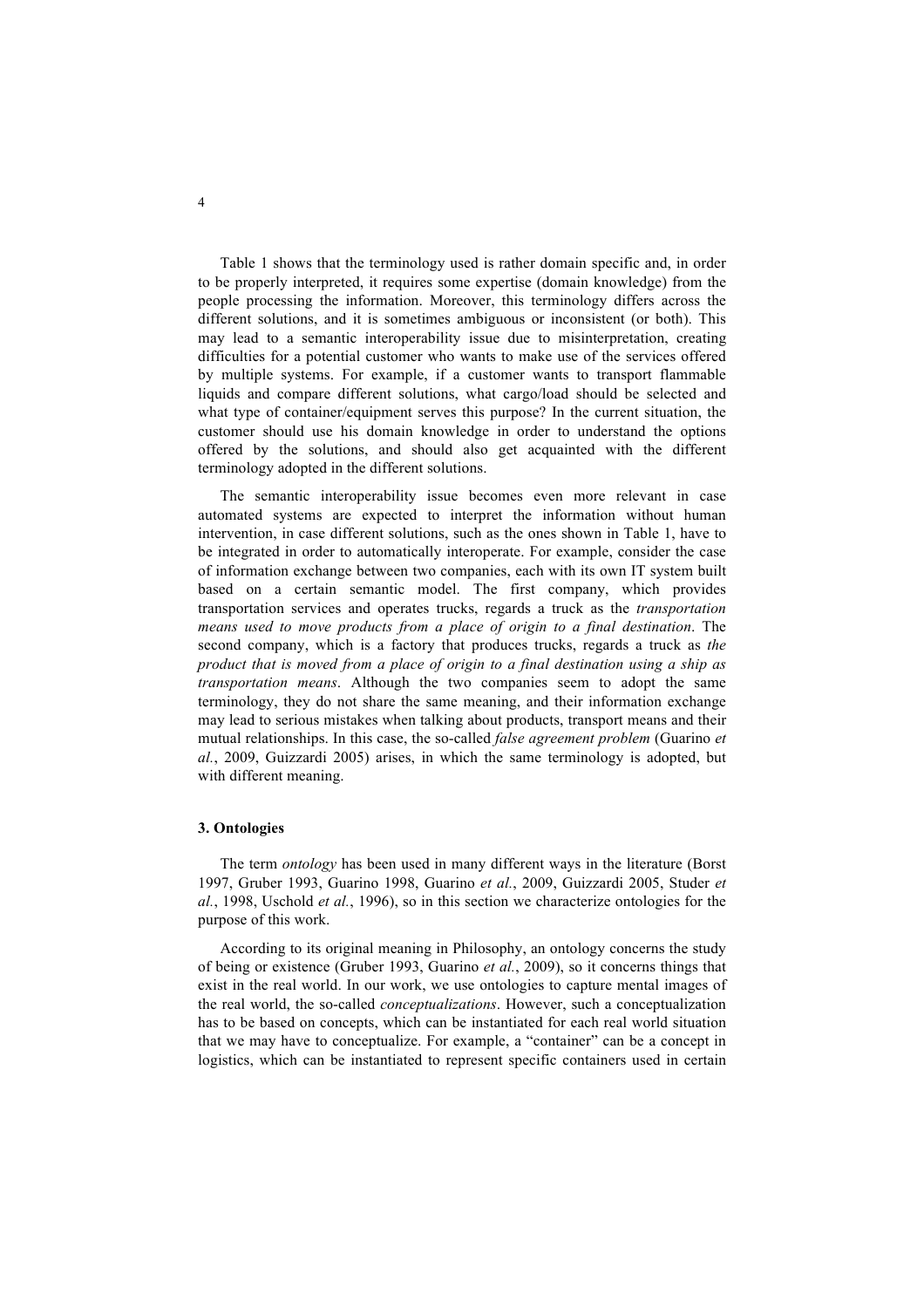logistics operations. Conceptualizations exist in principle in the mind of those whose produce them, but they have to be unambiguously communicated to others. Therefore, an ontology as an engineering artefact requires a language that allows the conceptualizations to be represented and communicated as concrete descriptions (specifications). This language should be suitable to represent instances of the ontology concepts and should have a formal semantics, which allows not only unambiguous interpretation but also rigorous analysis and reasoning.

Figure 1 shows that a conceptualization with respect to (a certain portion of) the real world exists a priori in one's mind and is based on a set of concepts (Guarino 1998, Guizzardi 2005). Since, we as humans need artefacts that allow us to represent things in the real world, we have to capture an abstract conceptualization that exists in the mind of users and practitioners in terms of a concrete specification that can be processed by machines. Figure 1 shows that an ontology should be explicitly represented as a specification of a conceptualization (Gruber 1993). The conceptualization underlining an ontology should be shared (Borst 1997, Studer *et al.*, 1998), otherwise we may run in the *false agreement problem* mentioned above.



**Figure 1.** *Ontology as explicit specification of a conceptualization*

Figure 1 also shows that an ontology needs a language for its representation. More precisely, the concepts underlying a certain conceptualization need to be mapped onto elements of a suitable language. For example, the concept of a motor vehicle as a kind of object that moves on its own for the purpose of transporting goods, can be referred to by using the term *truck* (US English), *lorry* (UK English), *autocarro* (Italian), or *vrachtwagen* (Dutch). Depending on the language used to represent them, ontologies range from being *highly informal*, namely loosely expressed in natural language, to *rigorously formal*, namely strictly expressed using formal semantics, theorems and proofs (Uschold *et al.*, 1996). Informal ontologies may lead to ambiguities, and systems that are based on such ontologies are more error-prone than systems based on formal ontologies, which, in contrast, allow automated reasoning and consistency checking. Several ontology forms are currently used in information systems and on the Internet, with varying expressiveness and complexity. These ontologies span from taxonomies of concepts related by subsumption relationships, to complete representations of concepts related by complex relationships, including axioms to constrain their intended interpretation.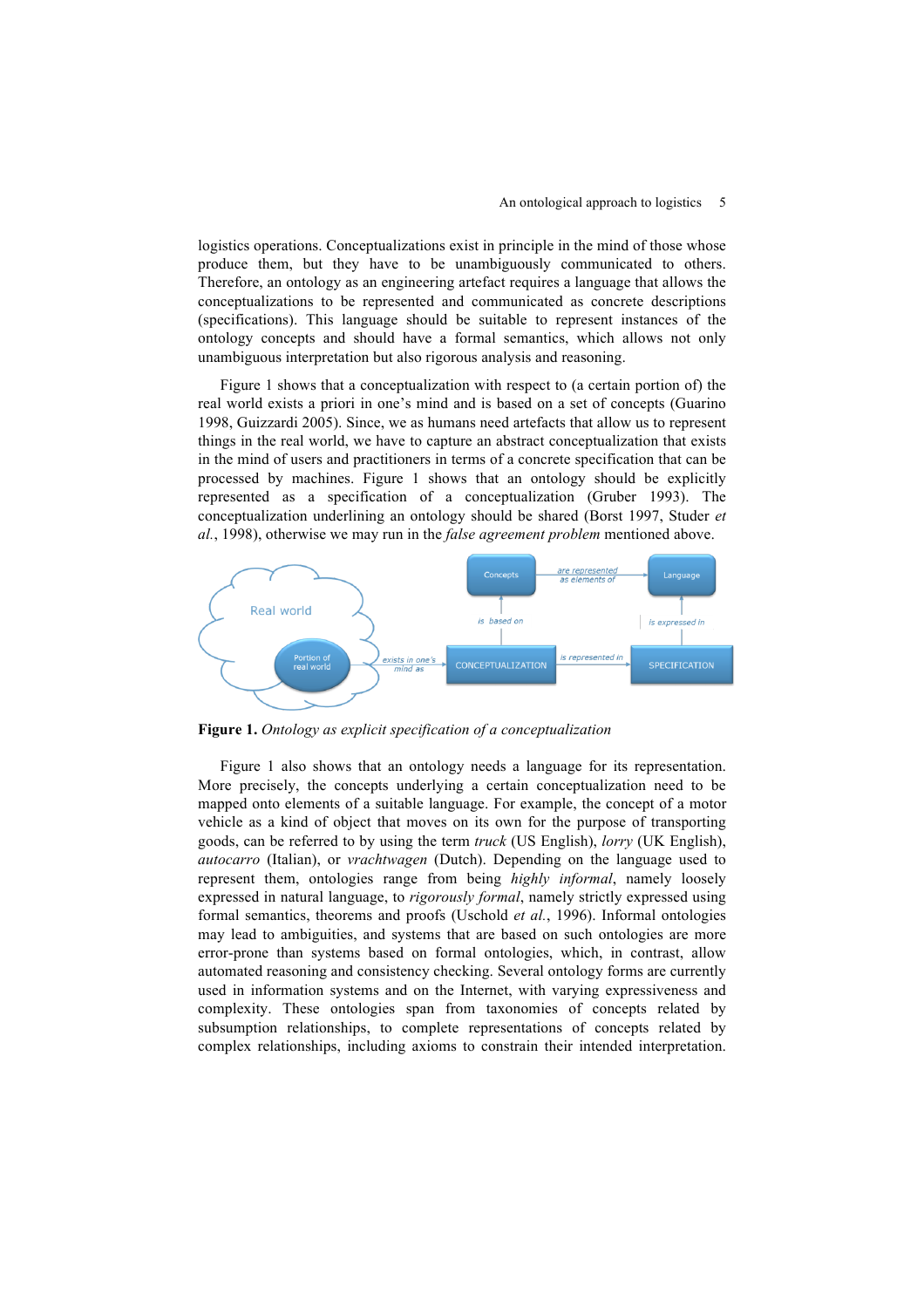We regard a proper ontology as an engineering artefact that consists of a set of concepts and definitions used to describe a certain reality, relations among these concepts, plus a set of axioms to constrain the intended meaning of these concepts (Guarino 1998).

### **4. Applications in Logistics**

We acknowledge that a single common ontology to improve communication and facilitate system integration for all possible applications in logistics is not feasible, since this ontology would get too complex and difficult to maintain. Therefore, we propose an approach of networked ontologies that is based on a *core ontology*, which explicitly specifies the main concepts adopted in the logistics domain. This core ontology can be further extended by creating new ontologies for the specific purpose of individual applications. The development of a core ontology (i.e. the identification of the main concepts) in logistics is not trivial task. Nevertheless, virtually all practitioners in the logistics domain informally say that "logistics is all about transporting something from a place of origin to a destination in a certain time and under certain conditions", so the key words "transport", "something", "place of origin", "destination", "time" and "conditions" are already hints to what type of concepts can be included in such a core ontology, regardless of its specific application in logistics.

### *4.1. Communication purpose*

A core ontology can be used as the basis to foster communication, by facilitating interoperability among people and organizations that use different standards. Examples of standards in logistics are the following: (i) the EDIFACT standard from the United Nations, which is predominant elsewhere than North America and is based on EDI messages; and (ii) the UBL standard from OASIS, which is mostly used in Scandinavian countries and is based on XML messages. Some relevant work is based on these standards, such as, for example, the World Customs Organization (WCO) data model (www.wcoomd.org), which is aligned with the EDIFACT standard, and the Common Framework (CF) reference model (www.its.sintef9013.com/CF/v01), which is aligned with the UBL standard.

Our experience shows that each organization in logistics keeps its own standards, models and terminology. Moreover, this terminology often does not have a precise semantics, and its interpretation strongly relies on people's expertise and knowledge. Therefore, communication between people from these organizations would profit from a bottom-up process that raises the level of communication from models based on specific technical standards to an ontology that is neutral with respect to these standards. This ontology should explicitly and unambiguously specify recurring core concepts in logistics, the relationships between these concepts, and, possibly,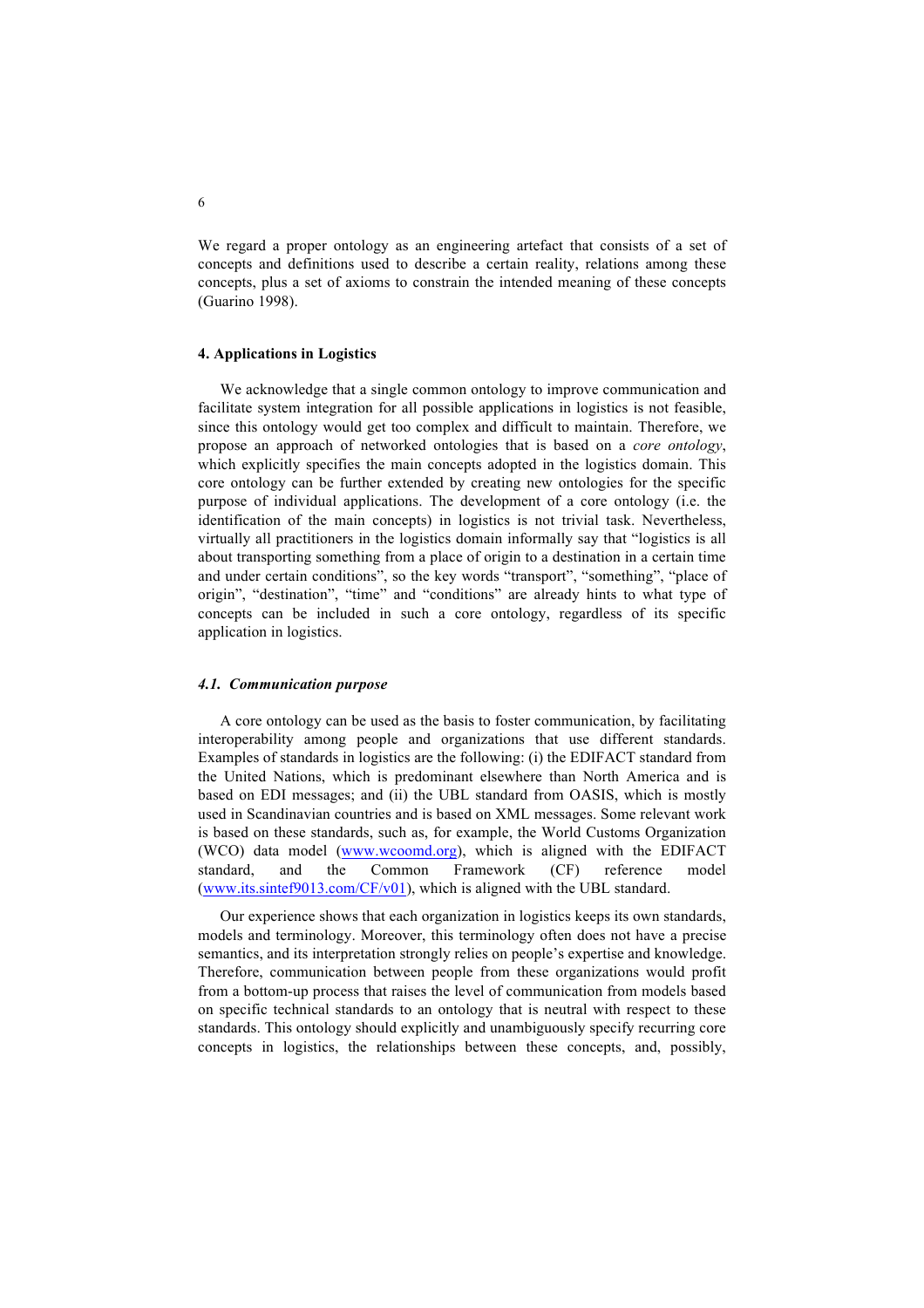mappings of these concepts to synonyms used by different standards. These mappings could be further applied in the development of tools that allow automatic translation from the core ontology to specific standard-based models. This would be beneficial also to reduce the effort of translating from one standard to another, since the ontology could be used as reference model that requires one set of mappings to each standard, instead of a dedicated set of mappings for each pair of standards (Uschold *et al.*, 1996).

### *4.2. Integration purpose*

A core ontology can be used as the basis for system integration, to facilitate the interoperability among different organizations that use various and heterogeneous IT systems with different representations of logistic concepts. Integration is especially relevant for small or medium-scale providers specialized in a specific segment of the logistic process that cannot provide door-to-door transportation services to their customer and, therefore, need to collaborate with other parties. Currently, the activity of coordinating transport providers that operate in different segments of the logistic process, such as, for example, truckers and barge operators, is supported by centralized planning systems. These systems often rely on humans that make phone calls, exchange e-mails and make use of the IT solutions offered by specific parties. However, this solution is highly dependent of the specific knowledge and expertise of people, and it is also costly and error-prone. Therefore, organizations would benefit from an integrated environment that facilitates the discovery, matching and composition of transport services, possibly by (partially) automating the error-prone activities that are currently carried out by humans.

In order to achieve this integration purpose, individual organizations could keep their own IT solutions that use different terminology for similar logistics concepts, but they should provide interfaces that specify the information necessary for interoperability. These interfaces may describe, for example, the goal and functionality of the service that they offer, the mode of transport, the area and time interval for operation, the type of resources available, i.e., the transport means and type of containers, and so forth. These interfaces should be built upon a common vocabulary, which should be derived from a common core ontology.

#### *4.3. Engineering purpose*

A core ontology can be used as basis for engineering purposes, by providing support for the development of software solutions, such as the Transport Management Systems (TMSs) employed in logistics for managing the transportation operations that characterize supply chains. An ontology that specifies consistently and unambiguously the resources commonly used by transport services, their conditions of usage, and the events that can possibly have an impact on these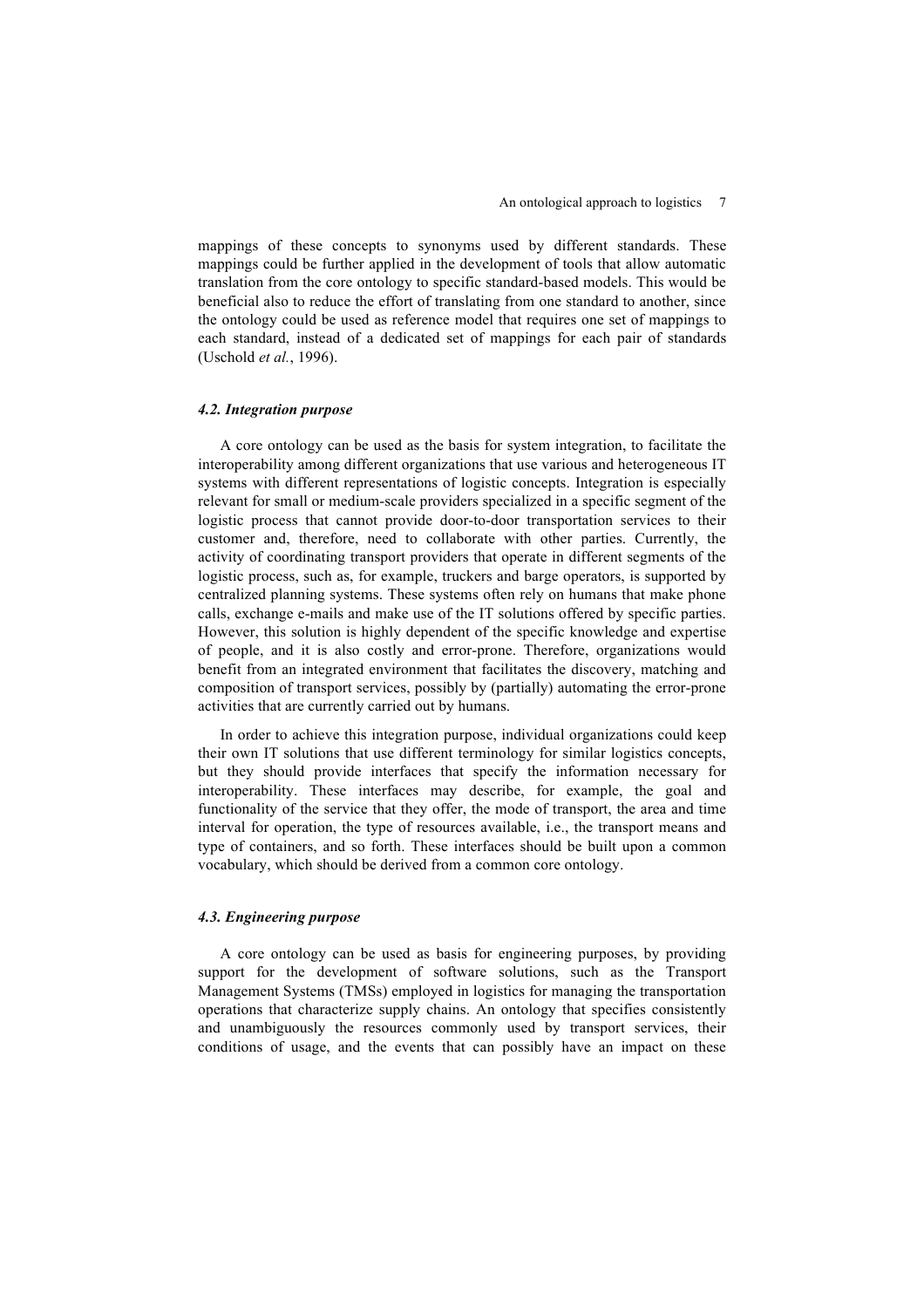resources, provides a basis to develop a variety of tools. For example, analysis and simulation tools can be developed to facilitate planning and booking of the transport services and resources represented in the ontology, as well as their real-time monitoring and possibly re-planning in case of unexpected events and situations.

Another application of the core ontology for engineering purposes consists of the development of a Domain Specific Language (DSL) for logistics. Once the specific logistic domain concepts are explicitly specified in an ontology using an existing (general purpose) language, such as, for example UML and OWL DL, the same concepts can be used as building blocks to define the syntax of a dedicated language for logistics. In other words, the ontology can be used to generate a metamodel for a DSL for logistics. This DSL would allow the development of textual and (possibly) visual editors, for example, to describe logistic processes and tools to validate their correctness, as a means to facilitate supply chain management, especially for transportation operations.

### **5. Approach**

In order to build an ontology that fosters semantic interoperability among logistics organizations and people, we have followed an approach based on the methodology defined in (Uschold *et al.*, 1996) that combines top-down and bottomup practices for ontology engineering. Our ontological approach for logistics promotes reuse, modularity, extensibility, maintainability and flexibility as follows:

– *Reuse* of foundational concepts that are defined in existing upper ontologies (Mascardi *et al.*, 2007) and are logistics independent, since they can be in principle used across domains. From a top-down perspective, we have specialized the upper level concepts defined in the *DOLCE+DnS Ultralite* ontology (www.ontologydesignpatterns.org/wiki/Ontology:DOLCE+DnS\_Ultralite) for the purpose of logistics. In this way, we could provide a classification of the most relevant objects that are involved in logistics operations, such as, for example, actors, facilities, product classes, packages, pieces of equipment and transport means, and the relationships among these objects. From a bottom-up perspective, since a large amount of work has being done in logistics concerning code lists and classifications that characterize specific logistics objects, we have reused existing work so that we did not need to define from scratch classifications of transport means, packages and dangerous goods, among others.

– *Modularity* to allow separation and recombination of different parts of the ontology depending on specific needs, instead of creating a single common ontology for all applications in logistics, which may not be feasible, since this ontology may get too complex, and may not even be necessary. Towards this aim, we promote a *network ontology* approach, which is based on a *logistics core ontology* that specifies the main concepts commonly used in logistics operations.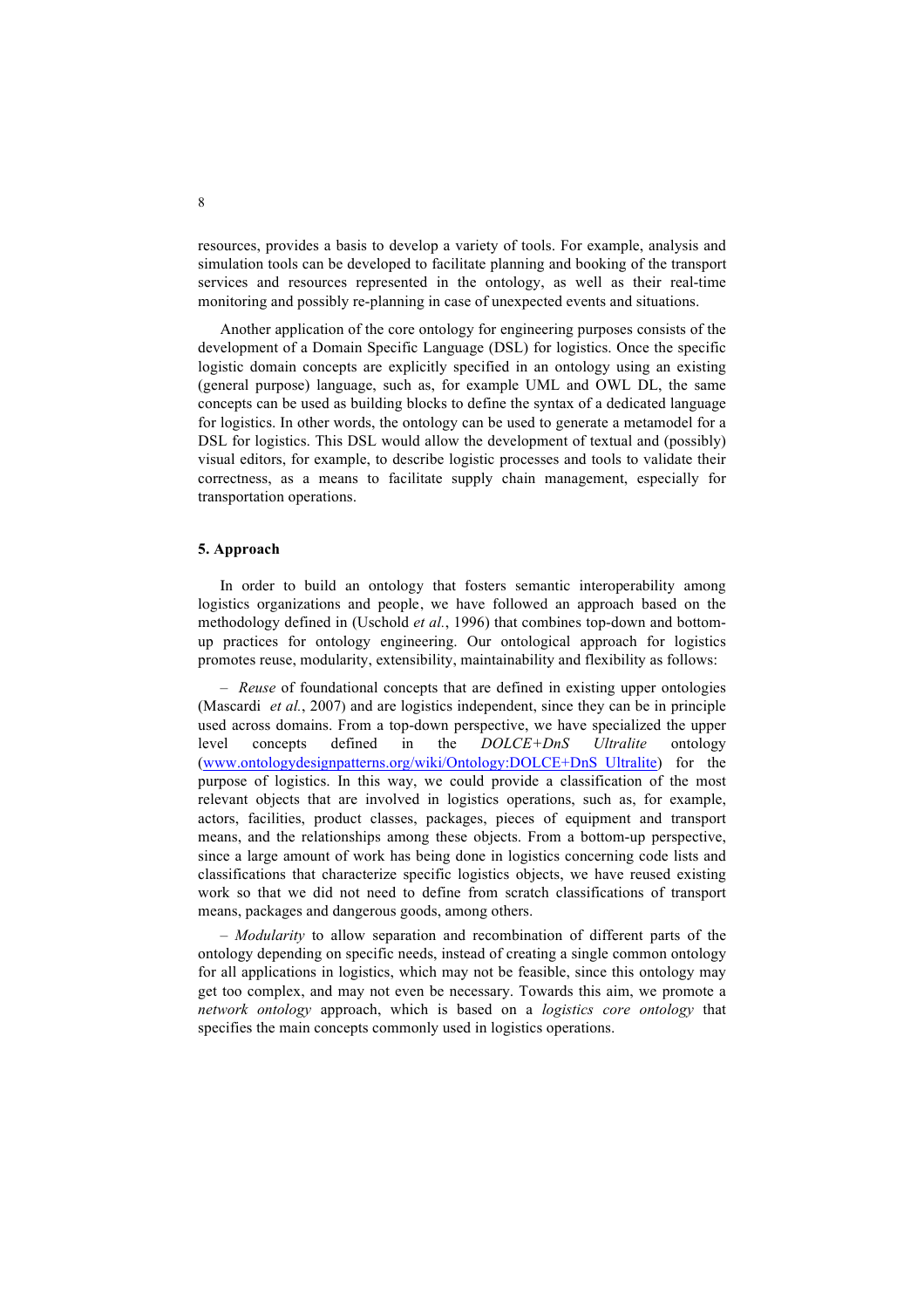– *Extensibility* to allow further growth of the ontology for the purpose of specific logistics applications. For example, we have extended our core ontology with a *logistics services ontology* that describes the main activities and events related to logistics operations. This extension is the basis for building an environment for service discovery and composition, in which logistics providers can publish their services, and consumers can discover services that fulfil their needs. Analogously, we could extend our core ontology with a *logistics documents ontology* that represents all the documents exchanged in the logistics operations, a *port ontology* that extends the concept of port defined as a facility area in our core ontology, and so forth.

– *Maintainability* to facilitate the process of identifying and correcting defects, accommodate new requirements, and cope with changes in (parts of) our logistics ontology. The minimum requirement is that a new module in the network of ontologies must comply with our core ontology. This new module can further extend concepts of the core ontology and the creator of the module is responsible for its maintenance and versioning, independently from the core ontology.

– *Flexibility* to changes in the specific technology for ontology development, enabled by the separation of design and implementation concerns. In our approach, we separated the design of the ontology from its implementation. In the design phase, we defined the concepts of the ontology using natural language, we specified these concepts and their relations using UML class diagrams, and we defined formal axioms that capture the intended meaning of these concepts. We applied UML to represent our ontology in the design phase, since UML is a popular general-purpose language that allowed us to represent our ontology at a high abstraction level, i.e., abstracting from the ways the ontology might be implemented in actual applications. In this way we could focus on the concepts, relations and axioms that we wanted to specify, ignoring the issue of selecting the most suitable language to express them. In the implementation phase, we have specified our ontology using OWL DL, which allows automated reasoning to validate the correct use of axioms and relations, and make queries against our ontology. Due to space limitations we do not present in this paper the OWL DL version of the ontology.

#### **6. An Ontology for Logistics**

We consider logistics as the set of activities that take place among several actors in order to deliver certain products at the right time, right place and under the right conditions, by using suitable resources. Therefore, our logistics ontology has been built on top of some foundational (upper level) concepts, such as the following:

– *Activity*, which denotes some action that is relevant for the purpose of logistics and provides value for a potential customer. Activities are, for example, transport, transshipment, load, discharge, storage, consolidation and deconsolidation. These activities are atomic and can be used to compose more complex activities.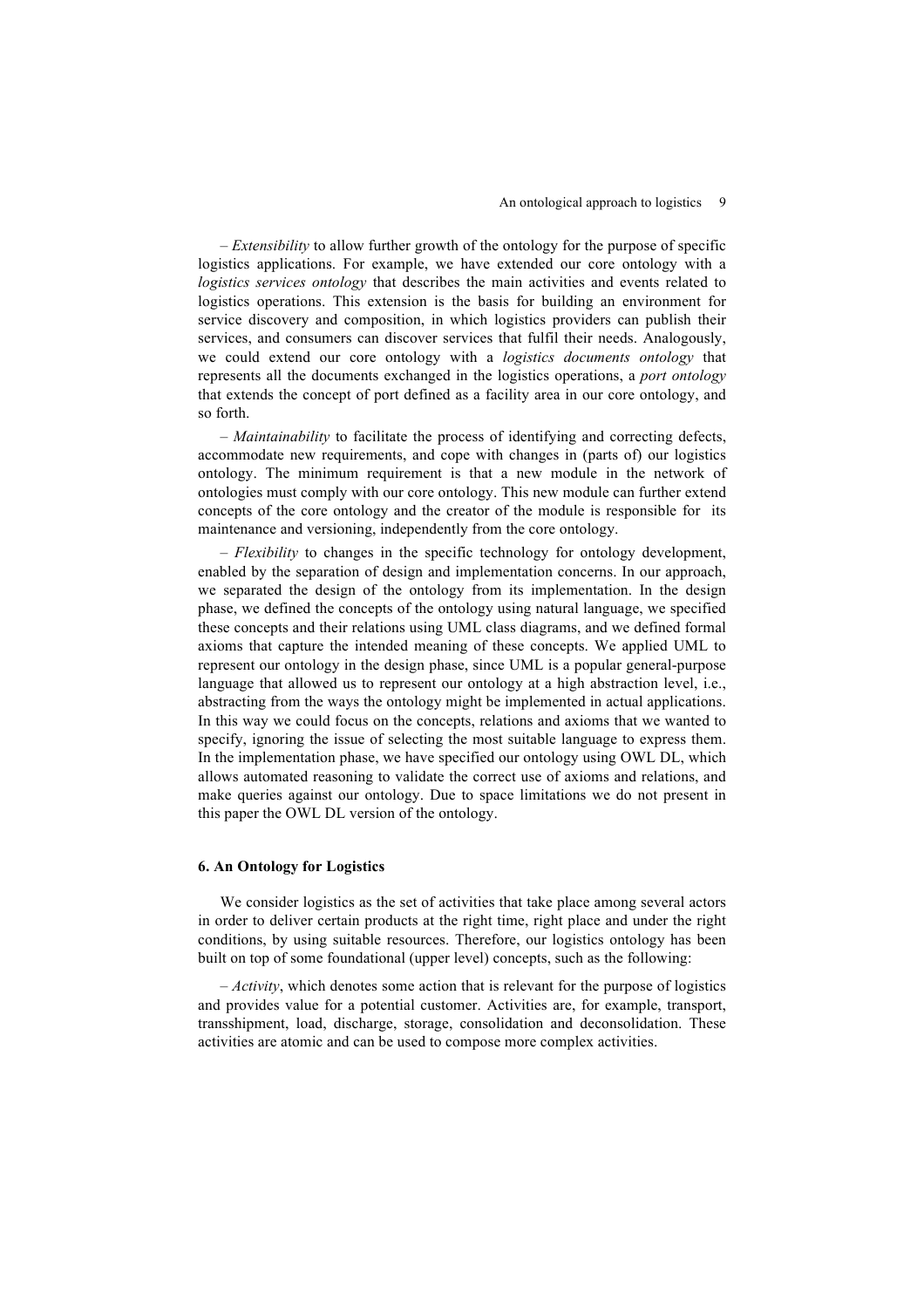– *Actor*, which represents companies, authorities or individuals that provide or request activities and operate on resources related to these activities.

– *Physical Resource*, which represents physical objects that are used in the logistics activities, such as, for example, the moveable resources used during the activity of transport, i.e., the transport means and equipment used to move items to their destination.

– *Location*, which represents the geographical area or geographical point used to define the place(s) relevant for logistics activities. Location can be coarse-grained for scheduling, since in long term planning it is sufficient to specify approximately the place of origin and destination, such as, for example, the Netherlands or the port of Rotterdam. However, location needs to be fine-grained for delivery, since one has to specify the precise address to which a certain item must be delivered.

– *Time*, which represents the start time, end time or time interval associated to activities. Since time is a basic (foundational) concept relevant for logistics, but common to other domains, we have re-used the representation of time proposed in the Time Ontology (http://www.w3.org/TR/owl-time), instead of specifying it from scratch.

In this paper, we cannot elaborate on all the concepts of the ontology due to space restrictions. Therefore, Figure 3 shows only an excerpt of our ontology, which focuses on the specialization of the concept of *Physical Resource*.



**Figure 3.** *Core ontology for logistics focusing on the concept of Physical Resource*

In Figure 3, we focus on the concept of Physical Resource, which represents tangible objects used in logistics operations, such as a piece of equipment or a facility. A Physical Resource is further specialized in a Moveable Resource, which is characterized by the capability of moving on its own or being contained for the purpose of transportation, and a Static Resource, which is used to handle moveable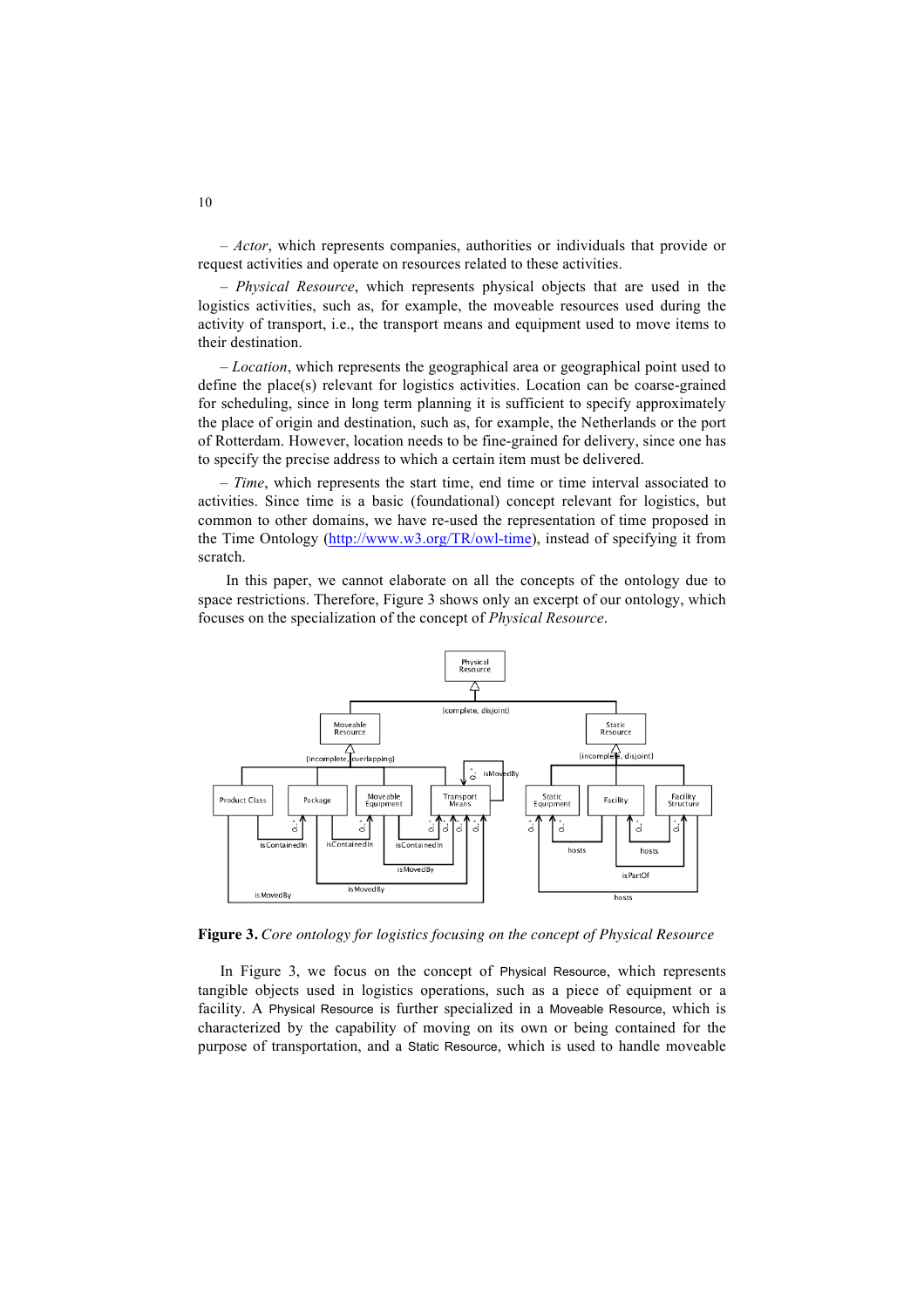objects in a facility prior to their transportation. Table 2 clarifies and complements Figure 3.

**Table 2.** *Definitions and properties*

|                              | <b>Definition</b>                                                                                                                                                                                                                                                                                                         | <b>Properties</b>                                                                                                                                                                                                          |
|------------------------------|---------------------------------------------------------------------------------------------------------------------------------------------------------------------------------------------------------------------------------------------------------------------------------------------------------------------------|----------------------------------------------------------------------------------------------------------------------------------------------------------------------------------------------------------------------------|
| <b>Product</b><br>class      | Object used to select proper package, moveable<br>equipment and transport means for several<br>logistics activities, especially for transport. The<br>selection is based on relevant properties of the<br>product class, such as its physical state (solid,<br>liquid, gas), required temperature, dangerousness,<br>etc. | - Type (regular, perishable,<br>flammable, organic, toxic, heavy<br>machinery, bulk, etc.)<br>- State (solid, liquid, gas)<br>- isRefeer (Boolean value)<br>- isDangerous (Boolean value)<br>- isOversized (Boolean value) |
| Package                      | Material used for containment, protection and<br>movement of product classes                                                                                                                                                                                                                                              | - Type (carton, box, crate, barrel,<br>pallet, container, etc.)<br>- Quantity<br>- Volume                                                                                                                                  |
| Moveable<br>equipment        | Reusable resource used for containment,<br>protection and movement of product classes with<br>or without package. A moveable equipment<br>cannot move on its own (unpowered vehicle), but<br>can be pulled or contained in a transport means                                                                              | - Type (container, pallet, railway<br>wagon, trailer, etc.)<br>$-$ ID<br>- Volume<br>- Quantity                                                                                                                            |
| <b>Transport</b><br>means    | Reusable resource that facilitates the activity of<br>transport and moves on its own (powered vehicle)                                                                                                                                                                                                                    | - Type (aircraft, vessel, truck,<br>train)<br>- Capacity                                                                                                                                                                   |
| <b>Static</b><br>equipment   | Reusable resource that is used in a facility to<br>handle moveable resources                                                                                                                                                                                                                                              | - Type (crane, etc.)<br>- Facility                                                                                                                                                                                         |
| Facility                     | Static resource (usually a building) built, installed<br>or established to facilitate related activities in a<br>point location. A facility can be part of a facility<br>structure (for example, a terminal is part of a port)                                                                                            | - Type (terminal, warehouse,<br>$etc.$ )<br>- Location<br>- FacilityStructure                                                                                                                                              |
| <b>Facility</b><br>structure | Static resource built, installed or established to<br>facilitate related activities in a geographical area.<br>A facility structure may host several facilities                                                                                                                                                           | - Type (port, airport, etc.)<br>- Location (GeoArea)<br>- Facility                                                                                                                                                         |

Some axioms that apply to the ontology fragment in Figure 3 are the following:

– If a moveable equipment *e isMoved* by a transport means *tm*, then *tm moves e* (i.e., the relation *moves* is the inverse of *isMoved*);

– If a product class *pc isContained* in a package *p,* and *p isContained* in a moveable equipment *e*, then *pc isContained* in *e* (i.e., the relation *isContained* is transitive);

– If a product class pc is dangerous (property *isDangerous* is *true*), and *pc isContained* in a moveable equipment *e*, then *e* is dangerous (property *isDangerous* is *true)*. This means that property *isDangerous* is transitive;

– If a product class *pc isContained* in a package *p*, then *p isContained* in *pc* does not hold (i.e., the relation *isContained* is asymmetric);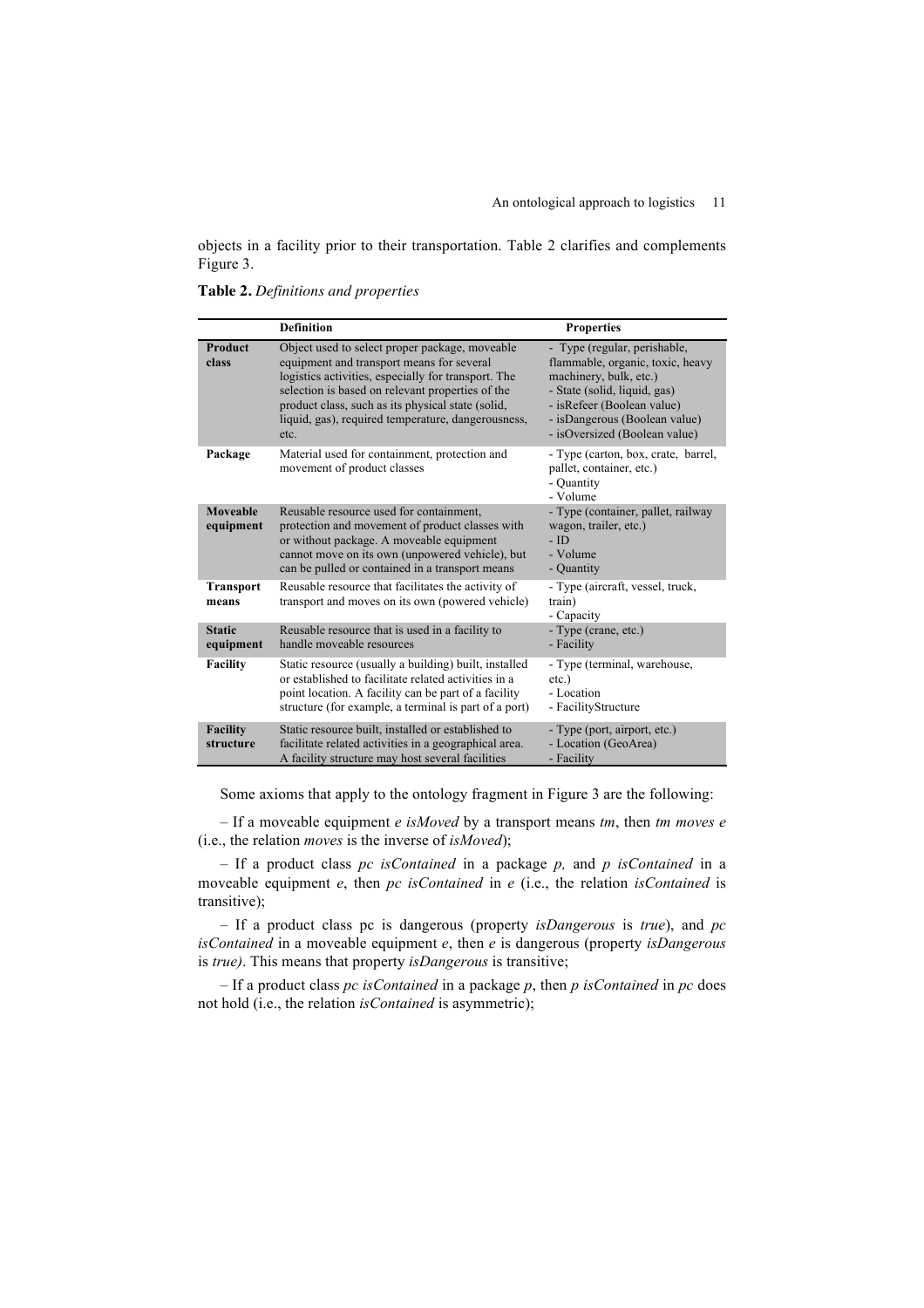– If a product class *pc* is of type *perishable*, and its physical state is *solid*, then its property *isRefeer* is *true* and *pc isContained* in a moveable equipment *e*, such that *e* is a refeer container.

#### **7. Related Work**

The application of ontologies in logistics is still limited, however, the awareness that ontologies provide a means to foster information sharing and system interoperability and, consequently, strengthen the competitive position of enterprises, is gradually increasing. Although the work reported in (Grubic *et al.*, 2010) targets supply chain ontologies, namely a broader domain than the logistics domain addressed in this paper, we have used some of the conclusions of (Grubic *et al.*, 2010) as input for our work, especially concerning the following needs: (i) combining theoretical support with empirical and field based research when creating supply chains ontologies, addressing the importance of the concept of time that is often neglected, and creating a proper ontology that is more expressive than a simple taxonomy. The ontology presented in this paper addresses the mentioned issues since it combines a top-down approach, which gives theoretical support for ontology engineering, with a bottom-up approach that considers the needs of the market and the expertise of the practitioners in the field, and explicitly addresses the concepts of time. Moreover, our ontology is not a simple taxonomy, but specifies concepts, definitions of these concepts, relations and axioms.

Although some relevant work has dealt with general-purpose ontologies that can be used across different domains (Fox *et al.*, 1998, Madni *et al.*, 2001, Uschold *et al.*, 1998), we observed that these ontologies have limited applicability in logistics since they do not capture the specific issues of this domain. For example, the Enterprise Ontology of (Uschold *et al.*, 1998) specifies concepts and relations that are relevant to business enterprises, but are too abstract to represent specific needs of the logistic domain. Furthermore, the work reported in (Fox *et al.*, 1998) proposes a set of generic and reusable ontologies for enterprises, the so-called TOVE ontologies. Although the TOVE ontology for resources (Fadel *et al.*, 1996) includes some concepts that can be aligned with the *Moveable Resource* and *Static Resource* concepts presented in this paper, the TOVE ontology targets a manufacturing enterprise environment that is quite different from the logistics represented in our core ontology.

### **8. Conclusions**

Our experience shows that the development of ontologies for logistics is not a trivial task, and guidelines and best practices are necessary in this domain, especially to bridge the gap between theory and practice. On the one hand, proper theoretical and methodological support for ontology engineering is necessary in order to deliver precise, consistent and well-founded solutions to the market. On the other hand,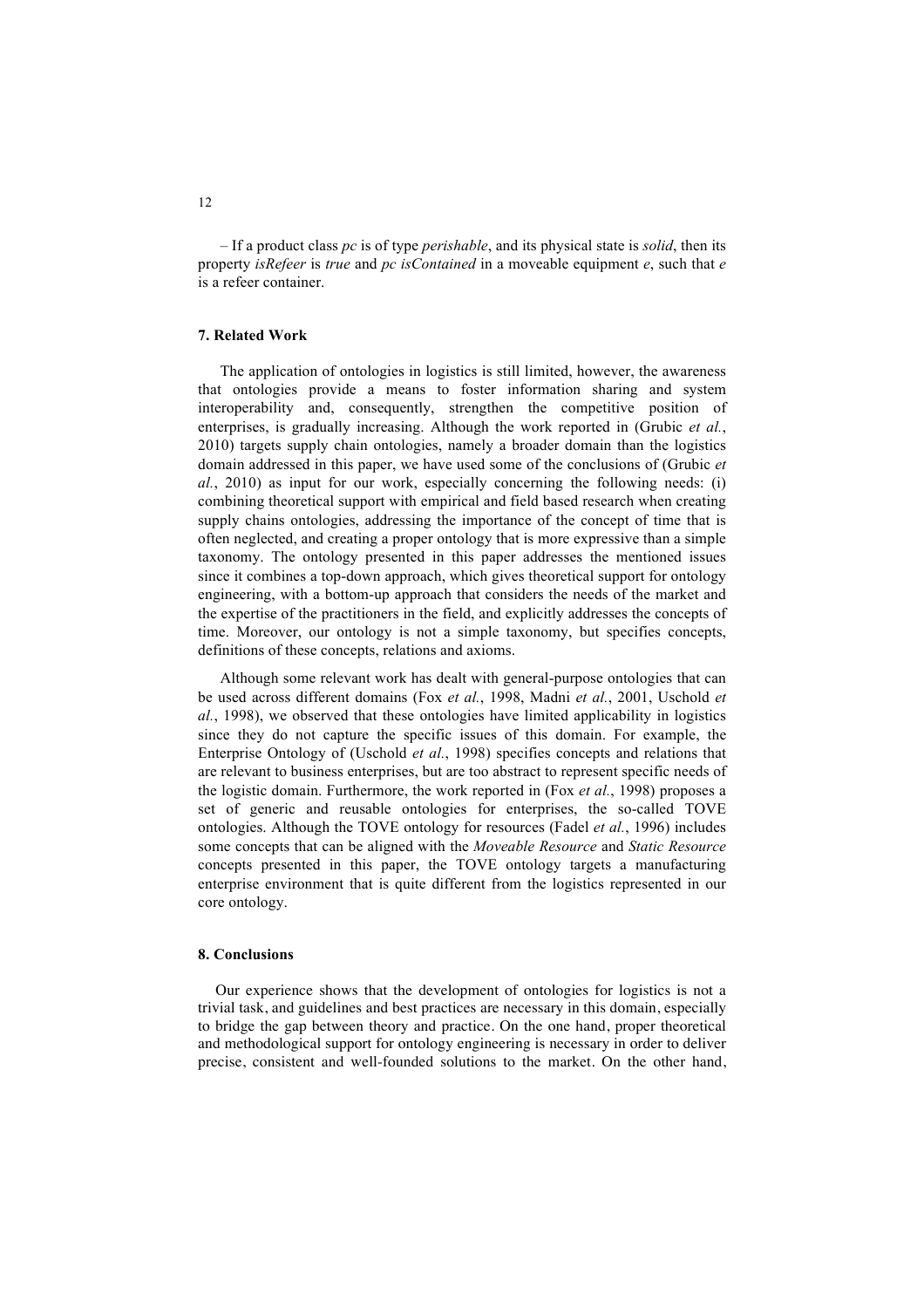solutions to practical issues should be provided and not take too long to be produced in order not to be detached from the original real market needs. This paper proposed an ontological approach for logistics that balances the trade-off between precision and pragmatism, offering the best of both worlds to logistics professionals and organizations. This approach prescribes the development of a network of ontologies that is based on a core ontology, which explicitly specifies the main concepts adopted in the logistics domain. This core ontology can be further extended by creating new ontologies for the specific purpose of individual applications.

Current work in the iCargo and CASSANDRA projects focuses on the realization of prototypes for specific applications that facilitate interoperability among logistics organizations. These applications are based on the ontology proposed in this paper and their realization is used to validate the concepts described in this work and to extend our logistics core ontology with new modules that become relevant during the implementation process. One of the applications consists of an environment for service discovery and composition, in which logistics service providers that use different terminology and standards can specify their services, while potential customers can discover the (composition of) services that better suit to their needs. Further work needs to be done to define mappings of our ontology to specific standards in order to: (i) validate the logistics concepts and relations that we have identified in this work, and (ii) demonstrate that our ontology can be actually used as a shared model of consensus independently of specific standards.

#### Acknowledgements

The authors would like to thank Wout Hofman (TNO) and Ad Schrier (TNO) for their contribution in the development of the ontology presented in this paper.

#### **References**

- Borst, W., "Construction of Engineering Ontologies". PhD Thesis, University of Twente, Enschede, The Netherlands (1997)
- Doumeingts, G., Muller, J.P., Morel, G., Vallespir, B., Fox, M.S., Gruninger M., *Enterprise Interoperability-New Challenges and Approaches*. Springer Verlag (2007)
- Fadel,F.G., Fox, M.S., Gruninger, M., "A Generic Enterprise Resource Ontology". In: Proceedings of the 3<sup>rd</sup> IEEE Workshop on Enabling Technologies: Infrastructure for Collaborative Enterprise, pp. 117-128 (1996)
- Fox, M.S., Gruninger M., "Enterprise Modeling". In: *AI Magazine*, vol. 19 (3), pp. 109-121. American Association for Artificial Intelligence (AAAI) Press (1998)
- Gruber, T. R., "A Translation Approach to Portable Ontology Specifications". In: *Knowledge Acquisition*, vol. 5(2), pp.199-220 (1993)
- Gruber, T. R., "Ontology". In: *Encyclopedia of Database Systems*. Springer Verlag (2009)